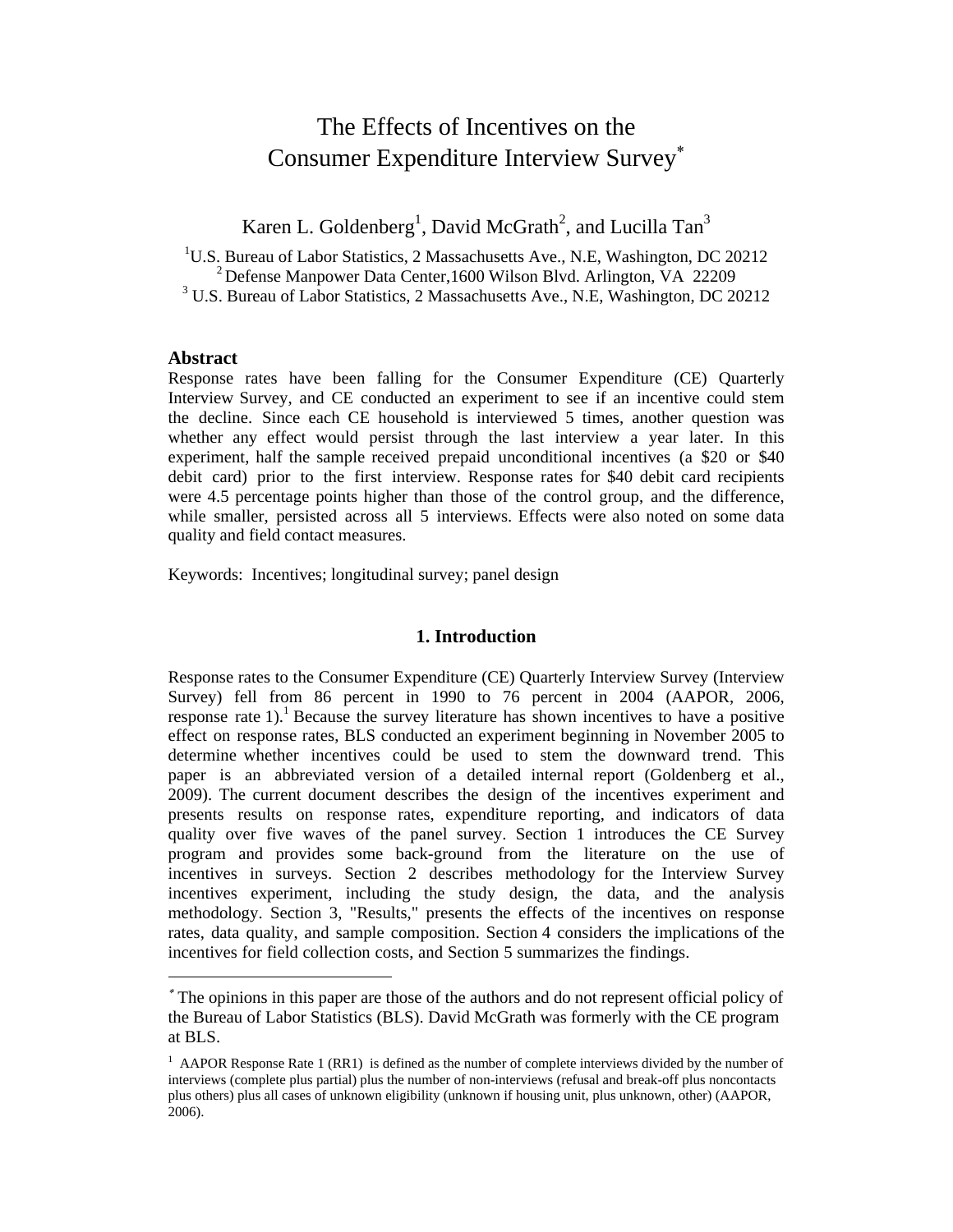### **1.2 The U.S. Consumer Expenditure Survey Program**

The U.S. Consumer Expenditure Survey program provides continuous information about how American consumers spend their money. These data are used to support revisions to the Consumer Price Index, to provide annual updates to other Federal agencies for specific purposes, and in many forms of economic research. BLS sponsors the collection of expenditures in two independent surveys. The first is the CE Diary Survey, which collects small, detailed expenditures that respondents record daily. The second survey is the CE Interview Survey, which consists of a series of five interviews designed to obtain detailed information about ongoing and less frequent purchases. Interviewers from the U.S. Census Bureau collect the data for both surveys. Results from the Diary and Interview Surveys are integrated to create published expenditures estimates. The research described in this report is based solely on the Interview Survey.<sup>2</sup>

The Census Bureau conducts about 35,000 interviews across the nation each year for the Interview Survey. Each selected household, or consumer unit  $(CU)$ , is interviewed five times over a period of 13 months; each of the five interviews is a "wave." The first interview, wave 1, is primarily a bounding interview, designed to limit "telescoping" errors in the wave 2 interview.<sup>4</sup> Data from the first interview do not contribute directly to published expenditure estimates. The second through fifth interviews (survey waves 2 through 5) include questions about expenditures for most non-food purchases, such as housing, furniture, vehicles, insurance, and medical and vacation expenses. In addition, the second (wave 2) and fifth (wave 5) interviews collect data on income and work during the prior 12-month period. The survey was designed to be administered in person, and since 2003 has been conducted by computer assisted personal interview (CAPI). In recent years a substantial proportion of interviews from waves 2 through 5 has been conducted by decentralized telephone interview; this figure averaged 36 percent between 2003 and 2006. One member of the CU usually responds for the entire CU. An interview takes approximately one hour.

The primary measures obtained in the CE Interview Survey are the expenditures reported by respondents. Expenditure questions usually have multiple elements, where respondents are asked to specify the item(s), the quantity, the cost per item, and other details. Research suggests that expenditures are underreported (e.g., Garner et al., 2006; Gieseman, 1987; Silberstein and Scott, 1992; Tucker et al., 2004; 2005). Therefore, CE operates under a premise of 'more is better' in looking at expenditure reports. Associated indicators of data quality in the CE Interview Survey include the number of reported expenditures, the dollar value of those expenditures, and the number of expenditure reports requiring allocation or imputation.

 $2^2$  BLS conducted a similar experiment in the CE Diary survey between March and November of 2006. See McGrath et al. (2007) for results of the effects of incentives in the CE Diary Survey.

<sup>&</sup>lt;sup>3</sup> The Interview Survey collects data from consumer units, which include people living in a household related by blood or marriage, or unrelated people who share household expenditures. A household may consist of one or more consumer units. For most housing units, the household and consumer unit are the same. We use the term "consumer unit" and CU in this report.

<sup>&</sup>lt;sup>4</sup> Telescoping errors refer to reports of purchases from outside the reference period.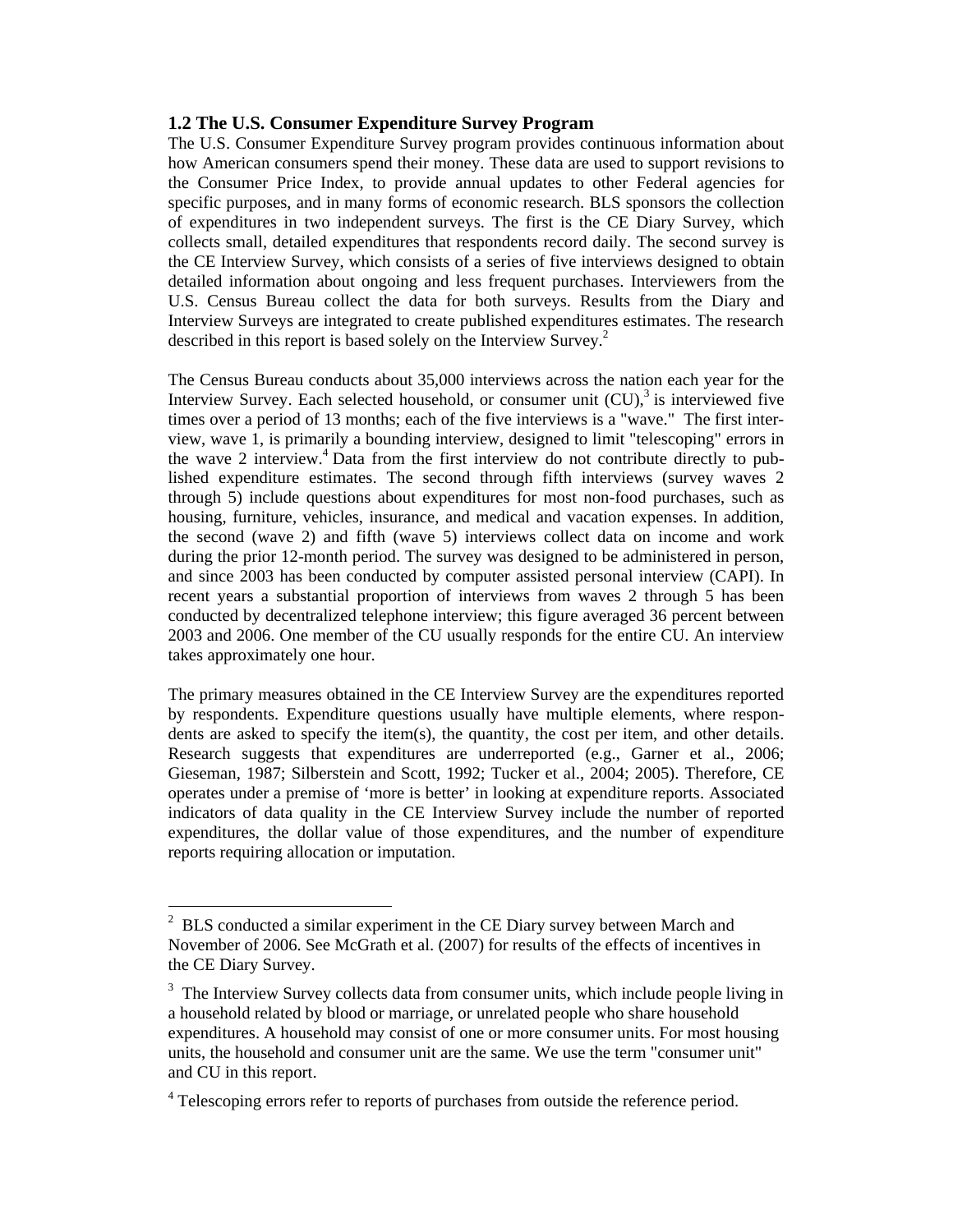### **1.3 Using Incentives in Surveys<sup>5</sup>**

An extensive literature has documented the positive effects of incentives on response rates in surveys.<sup>6</sup> Church (1993) concluded that (1) prepaid incentives are more effective than promised incentives; (2) monetary incentives generate higher response rates than non-monetary gifts; and (3) response rates increase with increasing amounts of money. Although Church focused on mail surveys, a meta-analysis by Singer et al. (1999) determined that incentives are also effective in interviewer-mediated surveys. While the presence of an interviewer should lessen the need for an incentive, Singer et al. reported that the difference between a zero-incentive condition and an incentive condition was statistically significant across a broad range of studies, and that larger incentives resulted in higher response rates. Their data paralleled the Church (1993) findings. At the same time, Singer et al. (1999) note that the higher the initial response rate, the lower the difference between the zero-incentive and incentive condition, and that after controlling for the effects of other variables, the effects of incentives are relatively modest.

Surveys sponsored and funded by the U.S. Government traditionally did not offer respondents incentives as inducements to participate, and government sponsorship of a survey was a major factor in achieving high response rates (Heberlein and Baumgartner, 1978). During the 1990s, however, response rates began to fall in all types of surveys, including those sponsored by the U.S. government. During this period, the U.S. Census Bureau initiated a series of incentive experiments in the Survey of Income and Program Participation (SIPP), a high-burden, face-to-face panel-design interview survey, to see if incentives could help to retain more respondents throughout the length of the survey. The SIPP research demonstrated that incentive effects for large, interview-administered government surveys were similar to those for non-government surveys, and that these effects continued to hold through the 6th interview wave two years after an incentive was provided (James, 1997; Mack et al., 1998).

Most of the incentives studies have been based on cash payments of \$1, \$2, or \$5. However, incentives have gotten larger over time, at least for high-burden surveys. The SIPP studies and later research with the Survey of Program Dynamics (Creighton et al., 2007; Martin et al., 2001) achieved success in retaining respondents and converting former refusals by offering incentives of \$20 and \$40, and the American Time Use Survey (ATUS) successfully tested incentive amounts of \$20 and \$40 (Piskurich et al., 2001).

# **2. Methodology**

The CE Interview Survey incentives experiment was developed and planned by a joint BLS-Census Bureau team. The CE Interview Survey has many similarities with the Census Bureau's SIPP. It involves lengthy, high-burden interviews, was designed to be collected in a face-to-face interview, and is conducted by Census interviewers. In designing the experiment, the team drew heavily on the SIPP experience.

### **2.1 Study Design**

CE conducted the experiment as part of regular production data collection. In this design, half of the wave 1 sample was designated as an incentive condition. CUs in the incentive

 $<sup>5</sup>$  See Goldenberg et al., 2009, for a more detailed discussion.</sup>

 $6$  Singer (2002) cites numerous review articles on the subject.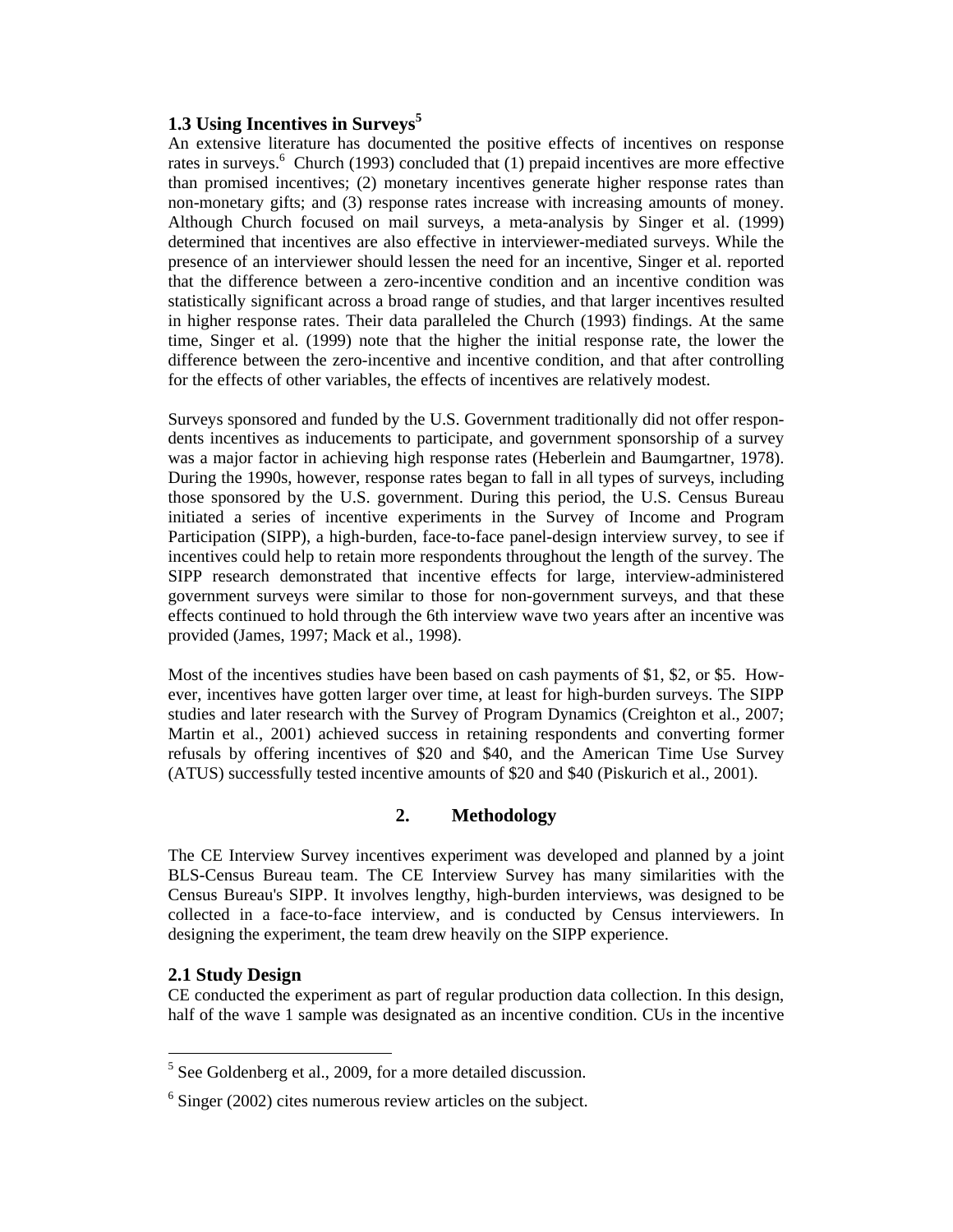condition were sent unconditional prepaid incentives in the form of debit cards with values of \$20 or \$40; the debit cards were included with the survey's advance letter. The other half of the sample did not receive an incentive and was also split into two groups. CUs were assigned randomly to one of the four treatments. Both the \$20 and \$40 incentive groups, and one no-incentive group, received advance letters by Priority Mail.<sup>7</sup> The Control Group was not sent an incentive and received its advance letter by standard First Class mail. Incentives were distributed only at the first (wave 1) interview. Regardless of treatment condition, all advance letters in waves 2 through 5 were mailed using standard First Class mail.

All 12 Census Bureau Regional Offices participated in the experiment. About half of each interviewer's wave 1 workload consisted of incentive cases. Table 1 shows planned wave 1 sample sizes prior to any data collection. Because addresses were randomly assigned to the treatment groups, each group has, in expectation, the same proportion of CUs by demographic and geographic variables. The experiment was originally planned to run for a year, but was stopped after 9 months for reasons associated with funding the final debit cards. The actual test included addresses with scheduled wave 1 interviews between November, 2005 and July, 2006. The last incentives were distributed to wave 1 respondents in July, 2006, and CE collected the final wave 5 interview data from those CUs in July, 2007.

| Table 1: Experimental Design (Planned Wave 1 Sample Sizes)* |                    |                  |          |       |  |  |
|-------------------------------------------------------------|--------------------|------------------|----------|-------|--|--|
| Mail Option for Advance                                     |                    | Incentive Amount |          |       |  |  |
| Letter                                                      | \$0                | \$20             | \$40     | Total |  |  |
| First Class Mail                                            | 2,376<br>(Control) | $\theta$         | $\theta$ | 2,376 |  |  |
| Priority Mail in Wave 1                                     | 2,261              | 2,284            | 2,282    | 6,827 |  |  |
| Total                                                       | 4,637              | 2.284            | 2,282    | 9.203 |  |  |

\* Wave 1 sample addresses, including vacant and demolished units (Census Type B and C housing units), for the planned 12-month collection period. The test was stopped after 9 months.

### **2.2 Debit Card Assessment Questions**

As noted, respondents received the debit cards by mail prior to being contacted for the wave 1 interview. The advance letter mentioned that the cards could be used immediately. BLS added several questions to the CAPI instrument for the incentive version of the wave 1 interview to ascertain receipt and use of the card. If the respondent indicated that the CU had not received a debit card, BLS made arrangements to replace it. As a result of the assessment questions, the interviewers were aware of which CUs received incentives and which did not.

 $7$  Priority Mail ensures additional attention and faster handling by the Postal Service, albeit for a substantially higher fee. Prior research has shown that Priority Mail can be an effective tool in capturing respondent attention to advance materials for a survey, and Census Bureau procedure is to use it for debit card mailings.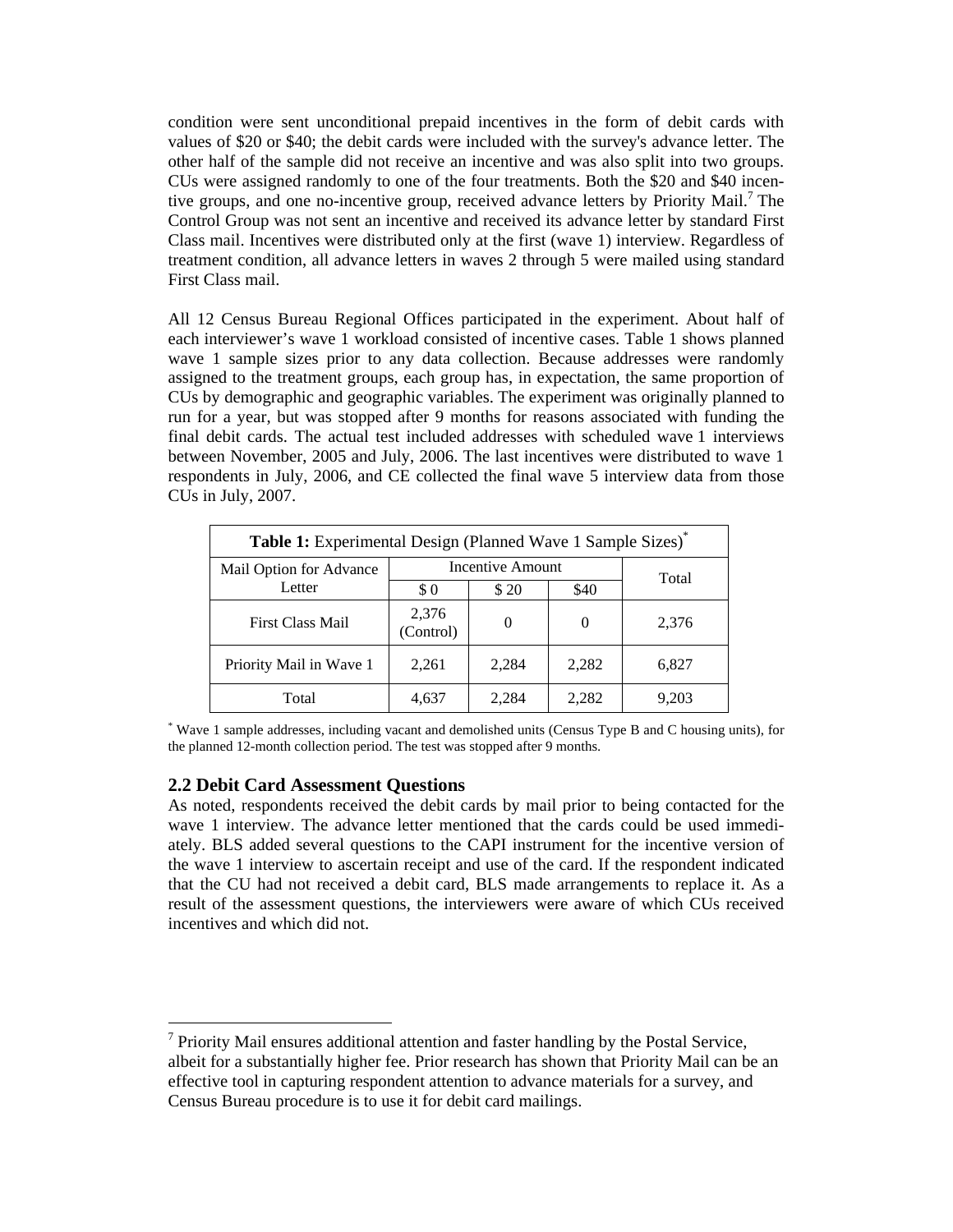# **2.3 Replacement CUs**

The CE Interview Survey samples addresses and not CUs. Some CUs move during the year that their address is in sample. The Interview Survey does not follow CUs after they move, but instead interviews new CUs at the sampled address. The movers-in are called "replacement CUs." If the original CU was assigned to the incentive condition, only the original CU received the incentive, not the replacement CU. For this reason, the analysis excludes the replacement CUs from both the incentive and no-incentive groups.

Table 2 shows the number of eligible occupied housing units in the sample by treatment group and survey wave after excluding replacement CUs. The sample sizes in these tables include all completed interviews, refusals, and noncontacts. Approximately one-fourth of the sample falls into each incentive condition. The 'No Replacement' sample contains about 15 percent fewer CUs, a difference that increases by wave as more CUs move to new addresses. The analyses in this report also exclude addresses that were vacant or that had been condemned or demolished at the time they were visited by the interviewer.

| <b>Table 2:</b> Sample Sizes for Response Rate Computations,<br><b>Excluding Replacement CUs</b> |                            |                               |                |                |        |  |  |
|--------------------------------------------------------------------------------------------------|----------------------------|-------------------------------|----------------|----------------|--------|--|--|
| Wave                                                                                             | Control<br>Regular<br>Mail | No Incentive<br>Priority Mail | Incentive \$20 | Incentive \$40 | Total  |  |  |
| 1                                                                                                | 1,922                      | 1,759                         | 1.838          | 1,805          | 7,324  |  |  |
| $\overline{2}$                                                                                   | 1,726                      | 1,599                         | 1,667          | 1,617          | 6,609  |  |  |
| 3                                                                                                | 1,610                      | 1,492                         | 1,564          | 1,521          | 6,187  |  |  |
| $\overline{4}$                                                                                   | 1,561                      | 1,436                         | 1,512          | 1,454          | 5,963  |  |  |
| 5                                                                                                | 1.517                      | 1,395                         | 1,466          | 1,396          | 5,774  |  |  |
| Total                                                                                            | 8,336                      | 7,681                         | 8,047          | 7,793          | 31,857 |  |  |

# **2.4 Measures and Weighting**

This paper reports on descriptive statistics by treatment group and interview wave for response rates, expenditures, other data quality indicators, respondent and CU characteristics, and CU income. In most cases data appear separately for wave 1 and as aggregated results for waves 2 through 5. This is because the incentive was distributed in wave 1, and because wave 1 is different from the other four interviews on a number of dimensions. Statistics for waves 2 through 5 represent the average for each experimental group for a variable; i.e., the mean based on the sum across waves 2 through 5 within an experimental group. In some situations wave 1 has been excluded from the analysis, as several of the variables used in this analysis are not available for wave 1.

Weighting for the Interview Survey is performed in stages during the multi-phase CE editing process. Base weights are available prior to editing, non-interview adjusted weights are computed during an early phase, and final calibration weights are computed during the final edits.

 *Unweighted analysis*: Descriptive statistics are based on unweighted data when there is no intent to extrapolate findings to a target population. However, the analysis still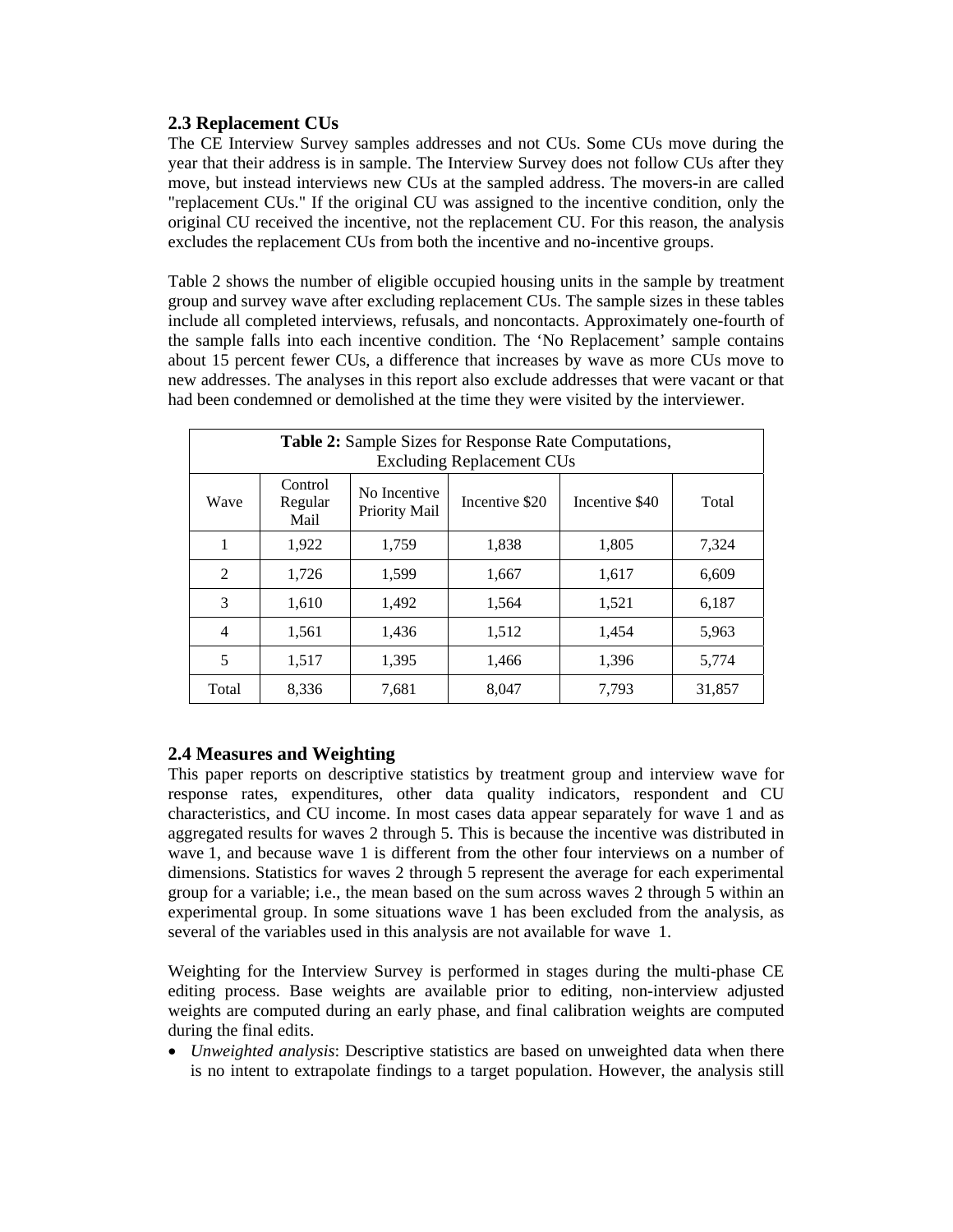takes into account the Interview Survey's complex design by using PROC SURVEYMEANS in SAS 9.1.<sup>8</sup>

- *Base-weighted analysis:* Response rate calculations use base weights to account for the different probabilities of selection (U.S. Office of Management and Budget [OMB], 2006). The analysis also uses base weights to compute the distribution of categorical demographic variables and income, in order to examine the effect of incentives on the survey's sample composition. SAS Proc SurveyFreq is used for variance estimation to account for the Interview Survey's complex design.
- *Final calibration weighted analysis:* An important component of this analysis is the effect of incentives on expenditure estimates, which are computed for publication using final calibration (replicate) weights. Therefore, the analysis of expenditures by incentive group is based on final calibration weights. Proc Descript in SUDAAN (v9.0, Research Triangle Institute), and the Balanced Repeated Replication (BRR) method of variance estimation, account for the Interview Survey's sample design.<sup>9</sup>
- *Measuring statistical significance:* This report uses two different approaches to test the difference between experimental conditions. A measure between any two of the four treatment groups is considered significantly different at the 5 percent level when the 95 percent confidence intervals of the two groups do not overlap. Demographic variables are compared using the Rao-Scott chi-square, which is a modification of the Pearson chi-square test that takes into account survey design effects.

### **2.5 Rate Computations**

The basis for response, refusal, and noncontact rate computations described in Section 3 is an outcome code assigned to each sample address at each wave of the Interview Survey. The outcome code describes the final disposition of the interview and classifies it into one of four broad categories:

- Completed interview
- Type A noninterviews (primarily refusals or noncontacts)
- Type B ineligible, unoccupied, or temporarily vacant sample addresses
- Type C out of scope units, e.g., buildings that have been condemned or demolished or sample addresses located on a military base.

The response rate is calculated as the number of completed interviews divided by the number of eligible cases (completed interviews plus Type A noninterviews). All response rates shown in this report are comparable to AAPOR RR1 (AAPOR, 2006). The two major components of Type A noninterviews are refusals and noncontacts. The refusal rate is the number of Type A noninterviews due to refusal divided by the number of eligible cases. The noncontact rate is the number of Type A noninterviews due to

<sup>&</sup>lt;sup>8</sup> The CE Interview Survey sample design includes stratification and clustering. We used the PSU as a STRATA variable in SAS PROC SURVEYFREQ. We have determined that this option best approximates the design effect of the Interview Survey's complex sample design.

<sup>&</sup>lt;sup>9</sup> To reduce the impact of outliers, expenditures below the first percentile of the expenditure distribution for a category were assigned the first percentile value (bottom coded), and expenditures greater than 99 percent of the distribution were assigned the 99 percent value (top coded).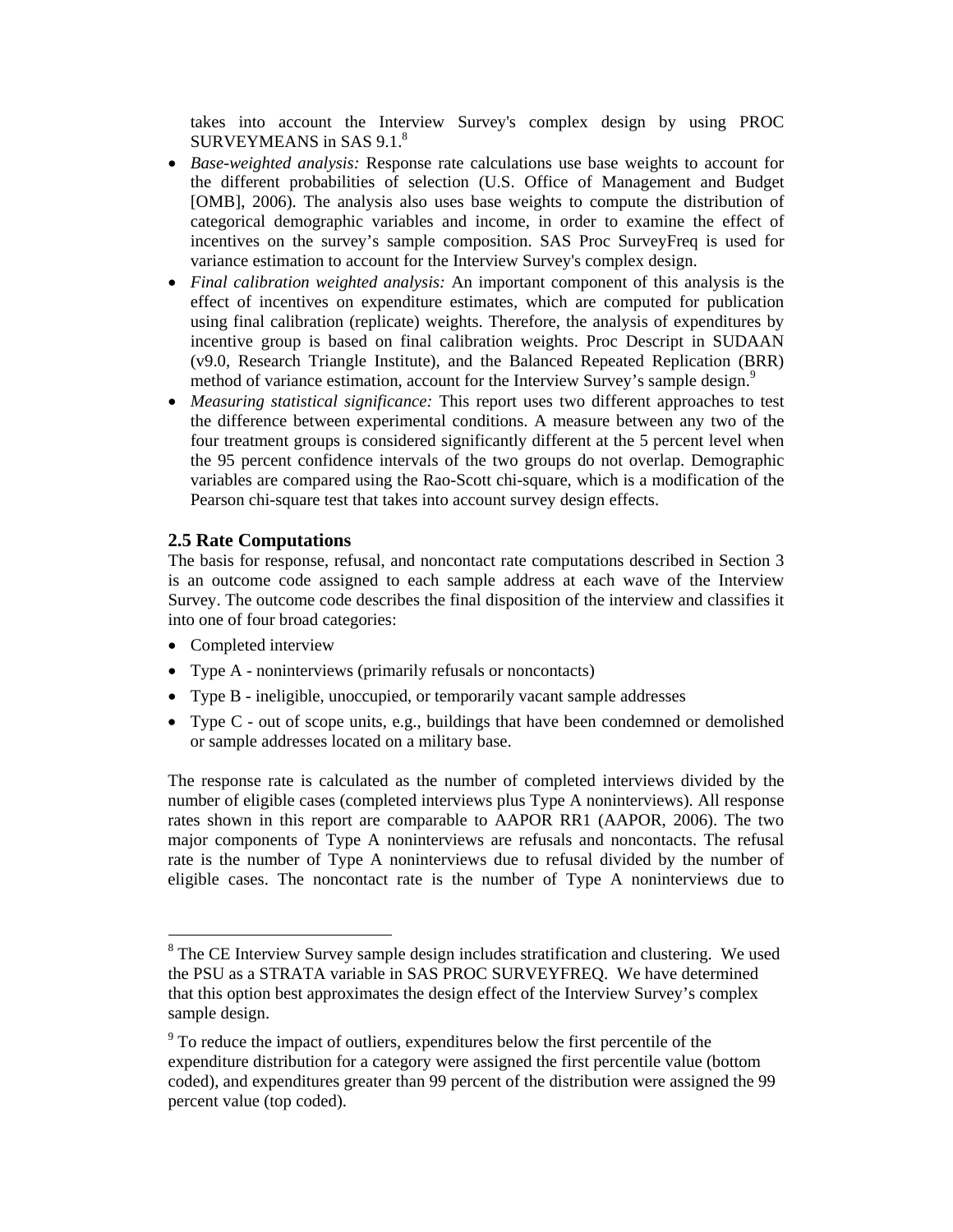inability to contact divided by the number of eligible interviews. Type B and C cases are ineligible for interview and are not discussed further.

### **3. Results**

#### **3.1 Response Rates**

Survey response rates are often used as an indicator of survey quality. High response rates increase the likelihood that the survey respondents represent the target population, which may help to lower potential nonresponse bias. Low response rates decrease the effective sample size, which increases the standard errors used in statistical calculations. In a panel survey such as the CE Interview Survey, high response rates in wave 1 are extremely important because they set the stage for response in subsequent waves.

*Response:* Table 3 shows that in wave 1 of the panel study—the wave at which the incentives were distributed—response rates increase across the treatment groups. The Control group has the lowest rate, with successively higher response rates for the No Incentive Priority Mail group, the Incentive \$20 group, and the Incentive \$40 group. The Incentive \$40 group is nearly 5 percentage points higher than the Control group ( $p < .05$ ). In addition, the Incentive \$40 group response rate is 2.3 percentage points higher than the Incentive \$20 group, although this difference is not statistically significant. In later waves, overall response rates decline, but response rates for the Incentive \$40 group remain noticeably higher than those for the other conditions and level off at approximately 79 percent. In wave 2, response rates for the Incentive \$40 group are only 0.3 percentage points below those of wave 1, and are significantly different from all three of the other groups. There is less variation in the Incentive conditions than in the Control groups in the last two waves of the experiment.

| <b>Table 3:</b> Response Rates, by Interview Wave |                            |                               |                   |                         |  |  |
|---------------------------------------------------|----------------------------|-------------------------------|-------------------|-------------------------|--|--|
| Wave                                              | Control<br>Regular<br>Mail | No Incentive<br>Priority Mail | Incentive<br>\$20 | Incentive \$40          |  |  |
|                                                   | 77.3                       | 78.4                          | 79.5              | 81.8 <sup>1</sup>       |  |  |
| 2                                                 | 76.8                       | 76.1                          | 77.2              | $81.5$ <sup>1,2,3</sup> |  |  |
| 3                                                 | 74.7                       | 74.8                          | 76.0              | 78.8                    |  |  |
|                                                   | 73.9                       | 73.6                          | 76.5              | $79.0^{\,1,3}$          |  |  |
|                                                   | 75.3                       | 75.0                          | 76.4              | 78.6                    |  |  |

Significant difference at p<.05 within a wave:  $\frac{1}{2}$  Incentive \$40 vs. Control  $\frac{2}{5}$  Incentive \$40 vs. No Incentive Briggins Incentive \$40 vs. Incentive \$20 <sup>3</sup> Incentive \$40 vs. No Incentive Priority Mail

Since data from waves 2 through 5 contribute to published estimates, it is encouraging to find that the positive effect of incentives on response rates persists from wave 1 to waves 2 through 5. This result is consistent with the research from the SIPP survey by Mack et al. (1998), who found that providing an incentive in wave 1 of a panel survey positively influenced response rates for an extended period of time.

One surprising finding is that most of the response rate differences between the \$20 and \$40 incentive groups exceed the differences between the Control group and the \$20 incentive. The literature shows that providing a small incentive creates most of the effect, and that the rate of improvement diminishes as the incentive increases. In the CE experi-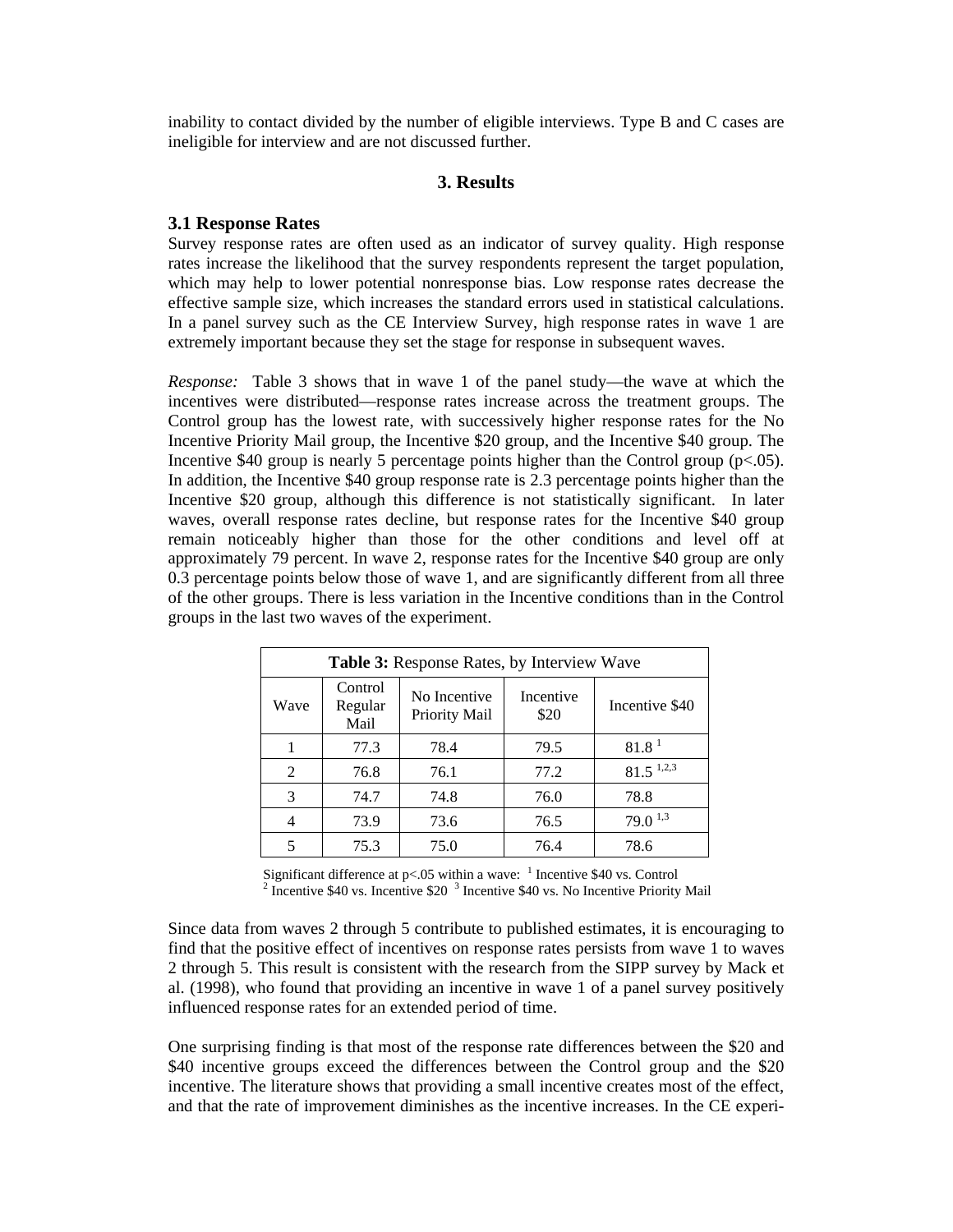ment, response rates for the \$20 incentive are generally 1 to 2 percentage points higher than those for the Control group in all waves, but the differences are not statistically significant. In short, the \$40 incentive performs better than expected, while the \$20 incentive does not do as well as anticipated. It is also worth noting that response rates for the No Incentive Priority Mail group are not statistically different from response rates for the Control group in any waves, i.e., it performs about the same as the control group.

While these increases are relatively modest, Singer et al. (1999) noted that surveys with low response rates obtain the largest gains from incentives. The Interview Survey struggles to maintain response rates that are acceptable to OMB, but in the current climate a response rate greater than 70 percent is not "low."

*Refusals*: "Refusals" are CUs that choose not to participate in the CE survey when the residents are contacted by an interviewer and asked to do so. Participation in the CE Interview Survey normally decreases over the five waves of interviewing (Reyes-Morales, 2003). One question raised in this study is whether incentives have an effect on the number of refusals, as has been shown in other research (Shettle and Mooney, 1999).

Table 4 shows that refusal rates for the Interview Survey increase across waves before levelling off in wave 4 and dropping slightly in wave 5. The incentive does not affect refusals in wave 1; differences in wave 1 refusal rates among the four treatment groups are small and not statistically significant. In waves 2 through 5, however, the magnitude of the difference widens between the groups that did not receive an incentive and the groups that did. In addition, the gap between the \$20 and \$40 incentives expands. While the differences are generally not statistically significant, the trends are clear: the Control and No Incentive Priority Mail groups have higher refusal rates than either of the Incentive conditions. The Incentive \$40 group has a lower refusal rate at every wave, and levels off at about 15 percent after wave 2. These results suggest that providing an incentive in the first wave helped to reduce the refusal rate for the duration of the survey.

| Table 4: Refusal Rates, by Interview Wave |                            |                               |                   |                   |  |  |
|-------------------------------------------|----------------------------|-------------------------------|-------------------|-------------------|--|--|
| Wave                                      | Control<br>Regular<br>Mail | No Incentive<br>Priority Mail | Incentive<br>\$20 | Incentive<br>\$40 |  |  |
|                                           | 13.6                       | 13.5                          | 12.9              | 12.6              |  |  |
| 2                                         | 16.1                       | 17.3                          | 14.7              | 13.7              |  |  |
| 3                                         | 18.2                       | 18.8                          | 16.8              | 15.4              |  |  |
| 4                                         | 19.1                       | 19.3                          | 17.5              | 15.3 <sup>1</sup> |  |  |
|                                           | 18.9                       | 18.1                          | 18.5              | 14.9              |  |  |

Significant difference at  $p<0.05$  within a wave: <sup>1</sup> No Incentive Priority Mail vs. incentive \$40

*Noncontacts:* Noncontacts are occupied CUs whose residents the interviewer is unable to reach for the duration of the field period. Noncontacts lower overall response rates, and to the extent that uncontacted CUs are different from responding CUs, they increase the potential for nonresponse bias. Table 5 shows the noncontact rates for each incentive condition and suggests that the incentive did have an effect on noncontacts. In wave 1, the effect of the \$40 debit card is striking, especially when compared to the Control group. The rate for the Incentive \$40 group (5.8 percent) is approximately two-thirds that of the Control group's 9.1 percent rate ( $p < .05$ ). The noncontact rates for three of the groups are lower in wave 2 than in wave 1. The Incentive \$40 group's rate remains below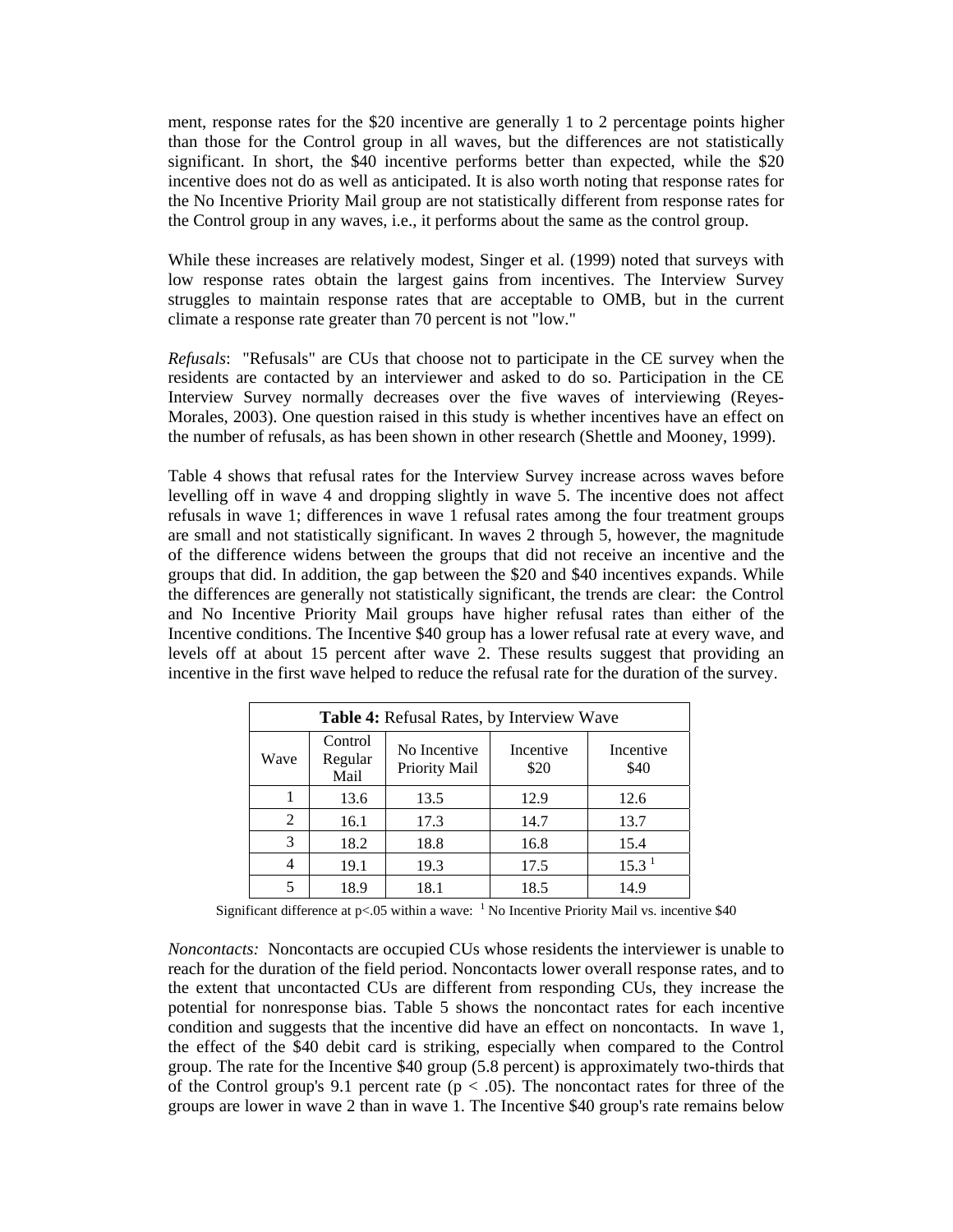that for the Control group ( $p < .05$ ), and is also lower that that of the Incentive \$20 group  $(p < .05)$ . Over time, even the \$40 incentive loses some of its effectiveness in preventing noncontacts, while the rates for the no-incentive conditions trend downward or remain relatively stable across waves 2 through 5.

| <b>Table 5: Noncontact Rates</b> |                            |                               |                   |                   |  |  |
|----------------------------------|----------------------------|-------------------------------|-------------------|-------------------|--|--|
| Wave                             | Control<br>Regular<br>Mail | No Incentive<br>Priority Mail | Incentive<br>\$20 | Incentive<br>\$40 |  |  |
|                                  | 9.1                        | 8.0                           | 7.6               | $5.8^{\,1.2}$     |  |  |
| 2                                | 7.1                        | 6.6                           | 8.1               | $4.8^{1,3}$       |  |  |
| 3                                | 7.2                        | 6.4                           | 7.3               | 5.8               |  |  |
|                                  | 6.9                        | 7.1                           | 5.9               | 5.8               |  |  |
|                                  | 5.8                        | 6.8                           | 4.9               | 6.5               |  |  |

Significant difference at  $p<0.05$  within a wave:  $^{-1}$  Control vs. incentive \$40<br><sup>2</sup>No Incentive Priority Meil versue Incentive \$40<sup>-3</sup> Incentive \$40 vs. Incen No Incentive Priority Mail versus Incentive \$40<sup>3</sup> Incentive \$40 vs. Incentive \$20

### **3.2 Data Quality**

*Reported expenditures.* The primary measure of data quality for the Interview Survey is complete and accurate reporting of the CU's expenditures. Table 6 shows the mean and median expenditures for total expenditures the four treatment groups. These figures represent aggregate reported respondent expenditures for waves 2 through 5. Looking first at mean total quarterly expenditures, respondents in the Incentive \$40 group report expenditures about 4.4 percent higher than those in the Control group (difference not statistically significant). Median expenditures do not follow the pattern of increasing across the four treatment groups. An analysis of the 13 detailed expenditure categories that feed into total expenditures shows higher mean expenditure levels among the Incentive \$40 group than the Control group in 10 of the 13 categories, but these differences are small and most are not statistically significant (Goldenberg et al., 2009). In short, the incentive had no effect on the level of expenditure reporting.

| <b>Table 6:</b> Median and Mean Quarterly Expenditures |                                                                                                       |        |        |        |  |  |  |
|--------------------------------------------------------|-------------------------------------------------------------------------------------------------------|--------|--------|--------|--|--|--|
| Expenditures                                           | Control<br>Incentive<br>No Incentive<br>Incentive<br>Regular<br>Priority Mail<br>\$40<br>\$20<br>Mail |        |        |        |  |  |  |
| Mean                                                   | 11,245                                                                                                | 11,274 | 11,653 | 11,743 |  |  |  |
| Median                                                 | 8,862                                                                                                 | 8,486  | 8,810  | 9,023  |  |  |  |

Indirect Data Quality Measures: There are several indirect indicators that provide information about the quality of the interviews. "Good" respondent behaviors include answering more rather than fewer expenditure questions, answering "don't know" or refusing to provide a response less often, consulting records and the CE Information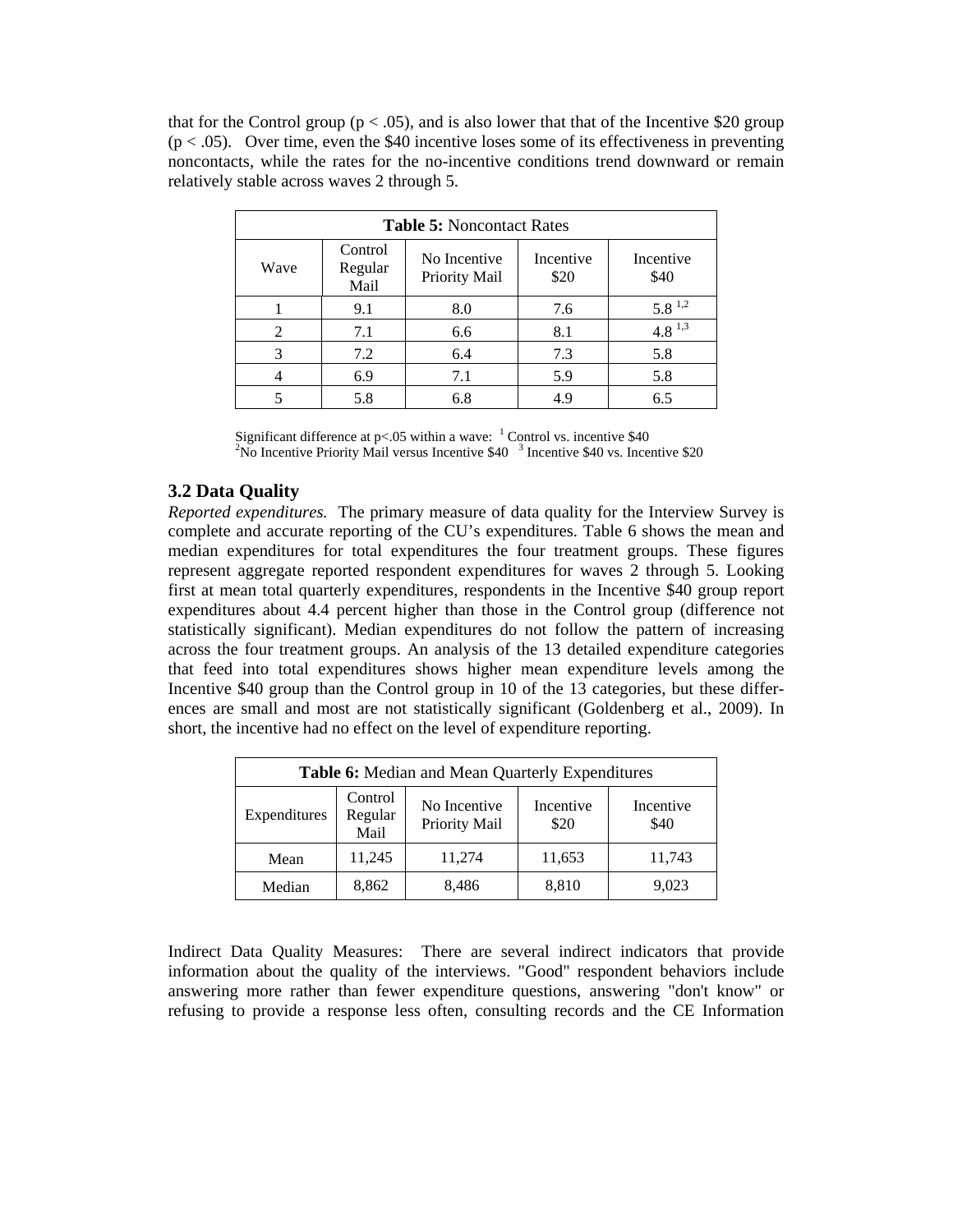$Book<sup>10</sup>$  to ensure accurate reporting more often, and answering the income questions with enough information to be labelled a complete income reporter.<sup>11</sup> The cumulative effect of these "good" respondent behaviors is a longer interview and data that requires less adjustment (allocation and imputation) during post-survey processing.

Table 7 shows the results for all of the indirect data quality measures described above where the differences were statistically significant in waves 2 through 5: number of expenditure questions answered, number of questions answered 'don't know' or refused, use of records during the interview, and the effect on processing (available for waves 2 through 5 only). The effect of the incentive treatment on most of the indirect data quality measures is generally small, even when statistical significance is reached. However, overall the incentive groups performed better than the Control group. The other measures examined (mode of interview, use of the CE Information Book during the interview, being a complete income reporter, and length of interview) showed no difference across the experimental groups.

| <b>Table 7:</b> Indirect Data Quality Indicators, Wave 1 and Waves 2-5 |                                    |                  |                                                 |                   |                   |  |
|------------------------------------------------------------------------|------------------------------------|------------------|-------------------------------------------------|-------------------|-------------------|--|
| Data quality measure                                                   | Expected<br>Effect of<br>Incentive | Control<br>group | N <sub>0</sub><br>Incentive<br>Priority<br>Mail | Incentive<br>\$20 | Incentive<br>\$40 |  |
|                                                                        | Wave 1                             |                  |                                                 |                   |                   |  |
| Expenditure questions answered<br>(number)                             | More                               | 19.5             | 19.6                                            | 20.1              | 20.4              |  |
| Questions answered "Don't<br>know" or Refused (%)                      | Fewer                              | 5.3              | 5.2                                             | 4.7               | $4.2^1$           |  |
| Records consulted during<br>interview (%)                              | More                               | 29.4             | 29.0                                            | 31.3              | 29.7              |  |
|                                                                        | Waves 2 through 5                  |                  |                                                 |                   |                   |  |
| Expenditure questions answered<br>(number)                             | More                               | 45.7             | 45.0                                            | 45.6              | $47.5^{1,2,3}$    |  |
| Questions answered "Don't<br>know" or Refused (%)                      | Fewer                              | 4.2              | 4.0                                             | 3.7               | $3.5^{1,2}$       |  |
| Records consulted during<br>interview (%)                              | More                               | 38.8             | 40.2                                            | 41.2              | 41.8 <sup>1</sup> |  |
| Expenditures requiring<br>allocation (%)                               | Fewer                              | 8.5              | 8.1                                             | 8.2               | 8.0 <sup>1</sup>  |  |
| <b>Expenditures requiring</b><br>imputation $(\%)$                     | Fewer                              | 6.3              | 6.0                                             | $5.6^1$           | $5.5^{\text{1}}$  |  |
| No data adjustment required (%)                                        | More                               | 83.9             | 84.7 <sup>1</sup>                               | 85.0 <sup>1</sup> | 85.2 <sup>1</sup> |  |

Significant difference  $p < .05$  level: <sup>1</sup> Compared to Control <sup>2</sup> Compared to No Incentive Priority Mail  $\frac{3}{2}$  Compared to \$20 incentive  $3\text{ Compared}$  to \$20 incentive

 $10$  The Information Book is a spiral-bound notebook containing a series of lists, each of which illustrates different expenditure categories and provides examples of items in those categories, so as to cue respondent recall about purchases.

 $11$  A complete income reporter is a respondent who provides at least one major source of income (wages or salaries, self-employment income, or Social Security income). However, even complete income reporters may have provide a full accounting of income from all sources, or for all members of the CU.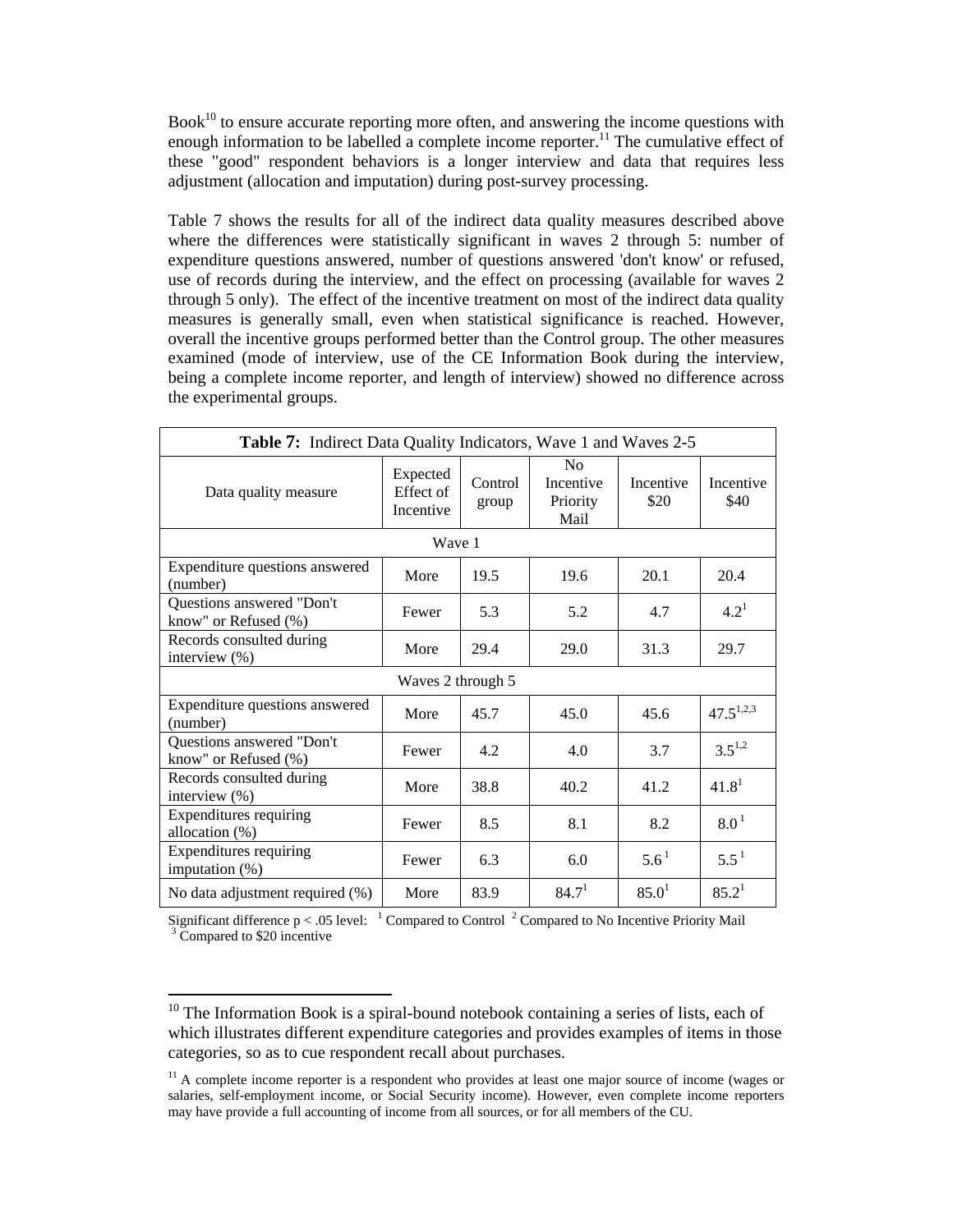### **3.3 Sample Composition and Income**

Although the incentive increased the Interview Survey response rates, the effect of the incentives on the composition of the sample is less clear. A series of recent studies demonstrated that nonresponse in CE is not random—in particular, blacks are consistently under-represented, while older people tend to be over-represented (Chopova et al., 2008).<sup>12</sup> However, spending behavior varies by demographic characteristics (McGrath, 2005), so to the extent that incentives help to increase response rates from CUs with characteristics often missed by the Interview Survey, the final sample could reflect the general population more closely than is the case without incentives.

An examination of the demographic composition of the respondents in the treatment groups shows that this did not occur. There were no statistically significant differences across the four experimental groups by gender, race, Hispanic origin, age, or education, either for the wave 1 interview or for waves 2 through 5. One curious (but nonsignificant) pattern is a larger percentage of black respondents in the \$20 incentive group than in the control group or the \$40 incentive group. Similarly, there were no statistically significant differences for CU size, for whether the CU owned or rented the residence, or residence in or out of a metropolitan statistical area. There was a nonsignificant pattern of more respondents from single-person CUs, and more metropolitan statistical area residents.

Expenditures are generally correlated with income, but as shown in Table 6, expenditures did not vary by incentive treatment. Neither did income. Table 8 shows that the means, both pre- and post-imputation, increase across the treatment groups (not statistically significant), while the medians are roughly the same for both the control group and the \$40 incentive group. In addition, quintiles of income are roughly similar across the treatment groups.

| Table 8: Mean and Median Income by Treatment Group  |                            |                               |                   |                   |  |  |  |
|-----------------------------------------------------|----------------------------|-------------------------------|-------------------|-------------------|--|--|--|
| Characteristic                                      | Control<br>Regular<br>Mail | No Incentive<br>Priority Mail | Incentive<br>\$20 | Incentive<br>\$40 |  |  |  |
| Complete income reporter<br>in waves 2 and 5 $(\%)$ | 86.1                       | 84.4                          | 86.4              | 87.0              |  |  |  |
| Complete Income Reporters For Waves 2 and 5:        |                            |                               |                   |                   |  |  |  |
| Pre-Imputation Income:<br>Mean before tax           | \$59,596                   | \$60,764                      | \$61,121          | \$61,239          |  |  |  |
| Median before tax                                   | \$45,000                   | \$43,800                      | \$44,800          | \$45,025          |  |  |  |
| All responding CUs for Waves 2 and 5                |                            |                               |                   |                   |  |  |  |
| Post Imputation Income<br>Mean before tax           | \$64,189                   | \$65,029                      | \$66,110          | \$67,117          |  |  |  |
| Median before tax                                   | \$49,672                   | \$47,000                      | \$48,885          | \$49.368          |  |  |  |

Comparisons of pre-imputation income are based on complete income reporters only. During data editing, components of income are imputed, so all responding CUs are included in the post-imputation income comparisons. As a result, post-imputation figures are based on a larger number of CUs. Differences across treatment groups are not statistically significant,

 $12$  The study showed that nonresponse bias is not a significant concern for reported expenditures in the CE Interview Survey, even though there are demographic differences in response patterns.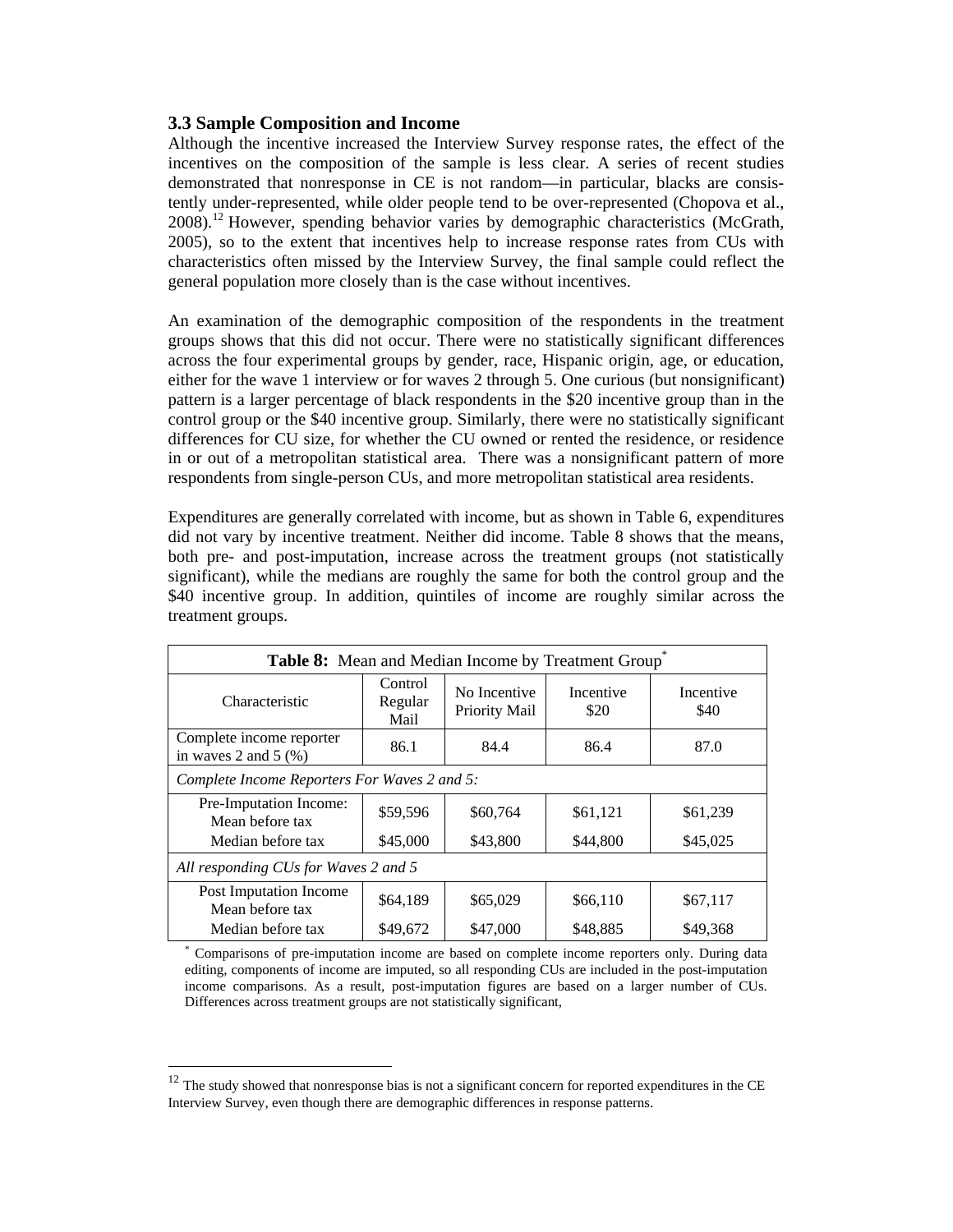### **4. Field Collection Costs**

One argument for providing incentives is that the incentive might influence respondents to cooperate with the survey more readily, thus reducing the number of contacts needed to complete a case, and consequently field costs (Singer 1999). If incentive cases require fewer contacts to complete, this would lead to a reduction in field costs that could at least partially offset the cost of the incentives.

To some extent, the data support this expectation. Table 9 shows several measures related to the average number of contact attempts per case, as recorded in the Contact History Instrument. These measures appear separately for wave 1 and averaged across waves 2 through 5.

| <b>Table 9:</b> Contact Attempts by Incentive Group, Wave 1 and Waves 2-5 |                  |                                                 |                   |                   |                  |                                                 |                   |                   |
|---------------------------------------------------------------------------|------------------|-------------------------------------------------|-------------------|-------------------|------------------|-------------------------------------------------|-------------------|-------------------|
|                                                                           | Wave 1 (Mean)    |                                                 |                   |                   | Waves 2-5 (Mean) |                                                 |                   |                   |
| Contact<br>Attempt<br>Characteristics                                     | Control<br>group | N <sub>0</sub><br>Incentive<br>Priority<br>Mail | Incentive<br>\$20 | Incentive<br>\$40 | Control<br>group | N <sub>0</sub><br>Incentive<br>Priority<br>Mail | Incentive<br>\$20 | Incentive<br>\$40 |
| Total<br>Number of<br>Contact<br><b>Attempts</b>                          | 4.3              | 4.3                                             | 4.3               | 4.1               | 4.0              | 3.9                                             | 3.9               | $3.8^{1}$         |
| Number of<br>attempts by<br>personal<br>visit                             | 3.3              | 3.4                                             | 3.3               | $3.1^2$           | 1.8              | 1.8                                             | 1.8               | $1.7^{1,2}$       |
| Total<br>number of<br>contacts                                            | 1.9              | 1.9                                             | 1.9               | 1.9               | 1.8              | 1.8                                             | 1.8               | 1.8               |
| Days<br>between 1st<br>and last<br>attempt                                | 11.1             | 11.0                                            | 10.9              | $10.2^1$          | 10.3             | 10.2                                            | 10.0              | $9.8^{1}$         |

Significant difference at  $p<0.05$ : <sup>1</sup>Compared to control <sup>2</sup>Compared to No Incentive Priority Mail

The Incentive \$40 group had the smallest average number of contact attempts and attempts by personal visit in wave 1, although there is no difference in the number of actual contacts. The same effects hold for waves 2 through 5. For both statistics, the Incentive \$40 group required significantly fewer attempts than the Control group  $(p<0.05)$ in waves 2 through 5. Personal visit attempts are important because they are an important factor in field costs, as each attempt "costs" interviewer time and mileage to reach the sample address, but may or may not result in an interview. Incentives also affected the length of the field period. In wave 1, it took about a day less to complete \$40 incentive cases than control cases, an average of 10.2 days between the first contact attempt and the final disposition of the case for the Incentive \$40 group compared to 11.1 days for the control group ( $p < .05$ ). The difference was about a half day in waves 2 through 5 (an average of 9.8 days for the Incentive \$40 case compared with 10.3 days for a control case,  $p<.05$ ).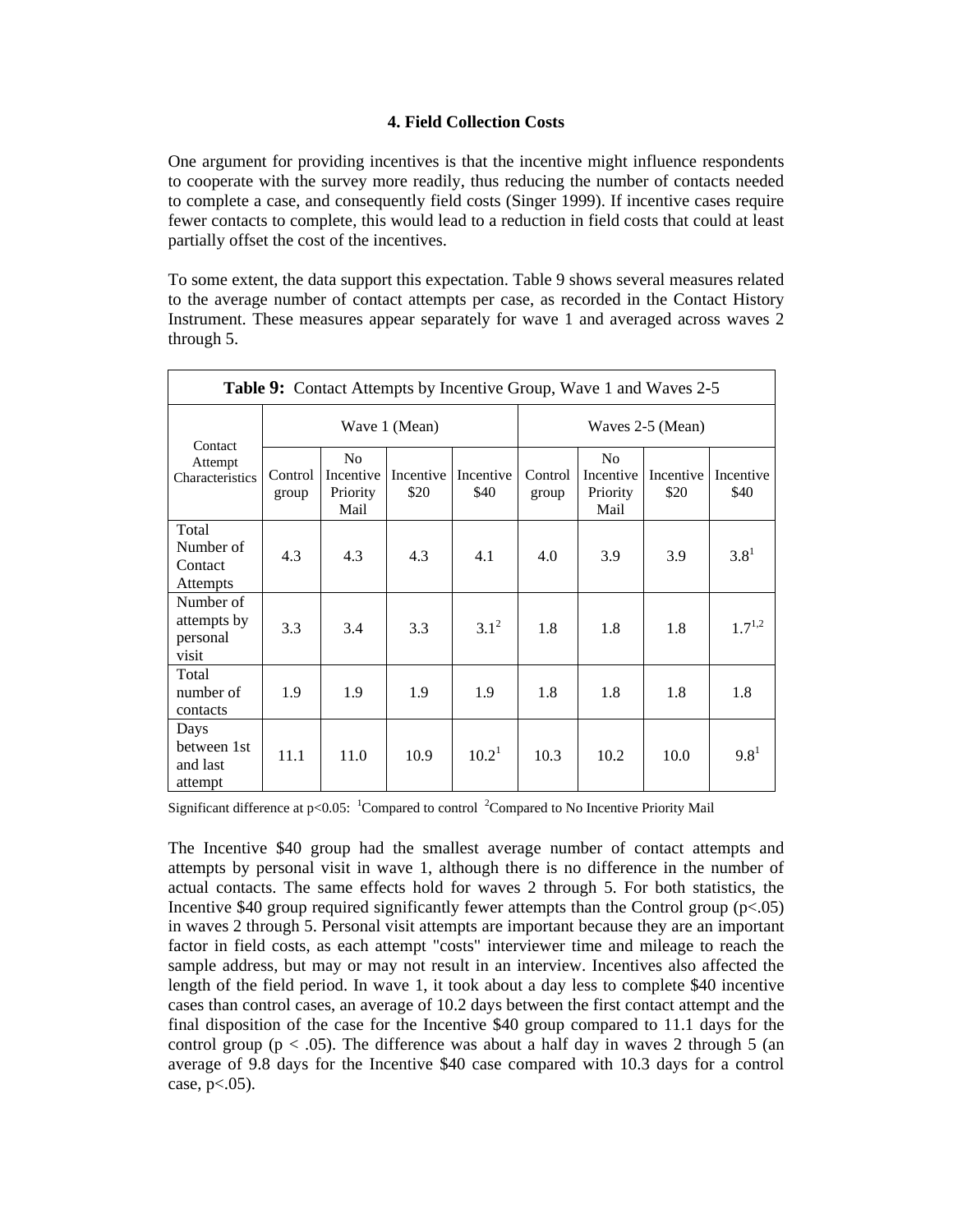Unfortunately, CE does not have detailed information on Census field data collection costs for the period of the incentives test, nor any field cost data which allow direct comparisons of incentive and no-incentive cases.

#### **5. Discussion**

The most important results from the CE Interview Survey experiment are that response rates were higher in the incentive treatment conditions, that the Incentive \$40 group had higher response rates and fewer noncontacts than the Incentive \$40 group, and that providing respondents with incentives only in wave 1 of this panel survey appears to have created an environment that stayed in effect throughout all 5 waves of the survey. By the final interview, it had been a year since respondents received an incentive, but compared to respondents in the Control groups, the incentive recipients exhibited positive response behaviors on a number of dimensions.

In addition to response, incentive recipients performed better when compared to the Control group on most of the indirect data quality measures: they answered more expenditure questions, they used records more frequently, they provided fewer don't know and refused answers, and their reported data required fewer imputations and allocations. The \$40 incentive performed better than the Incentive \$20 group on 7 of 11 measures, but some of the differences were very small and most were not statistically significant.

Incentive respondents reported slightly higher levels of expenditures overall and for most spending categories, although differences were modest and generally did not attain statistical significance. They were also more likely to be complete income reporters, although there are no statistically significant differences across the experimental treatment groups in reported income or on demographic characteristics.

The total number of contact attempts needed to resolve a case, and the number of contact attempts by personal visit, are both components of overall data collection costs. Respondents receiving the \$40 incentive required fewer overall contacts, and fewer personal visit attempts, than the Control group, and less field time to resolve their cases.

One limitation to this analysis is the absence of appropriate data with which to evaluate the cost of implementing incentives for the CE program. An understanding of the cost implications of incentives is important, as the literature suggests that incentives could "pay for themselves" once the initial investment is in place. But apart from this limitation, the CE program believes the incentive experiment was successful, and that the survey would benefit from the introduction of a \$40 incentive into the regular data collection program.

#### **References**

- American Association for Public Opinion Research (AAPOR). 2006. *Standard Definitions: Final Disposition of Case Codes and Outcome Rates for Surveys.* Lenexa, KS: AAPOR.
- Chopova, Boriana., Jennifer Edgar, Jeffrey Gonzalez, Susan King, David McGrath, and Lucilla Tan. 2008. Assessing nonresponse bias in the CE Interview Survey: A summary of four studies. Washington, DC: U.S. Bureau of Labor Statistics, internal report, August.

Meta-Analysis." *Public Opinion Quarterly* 57:62-79. Church, Alan H. 1993. "Estimating the Effect of Incentives on Mail Survey Response Rates: A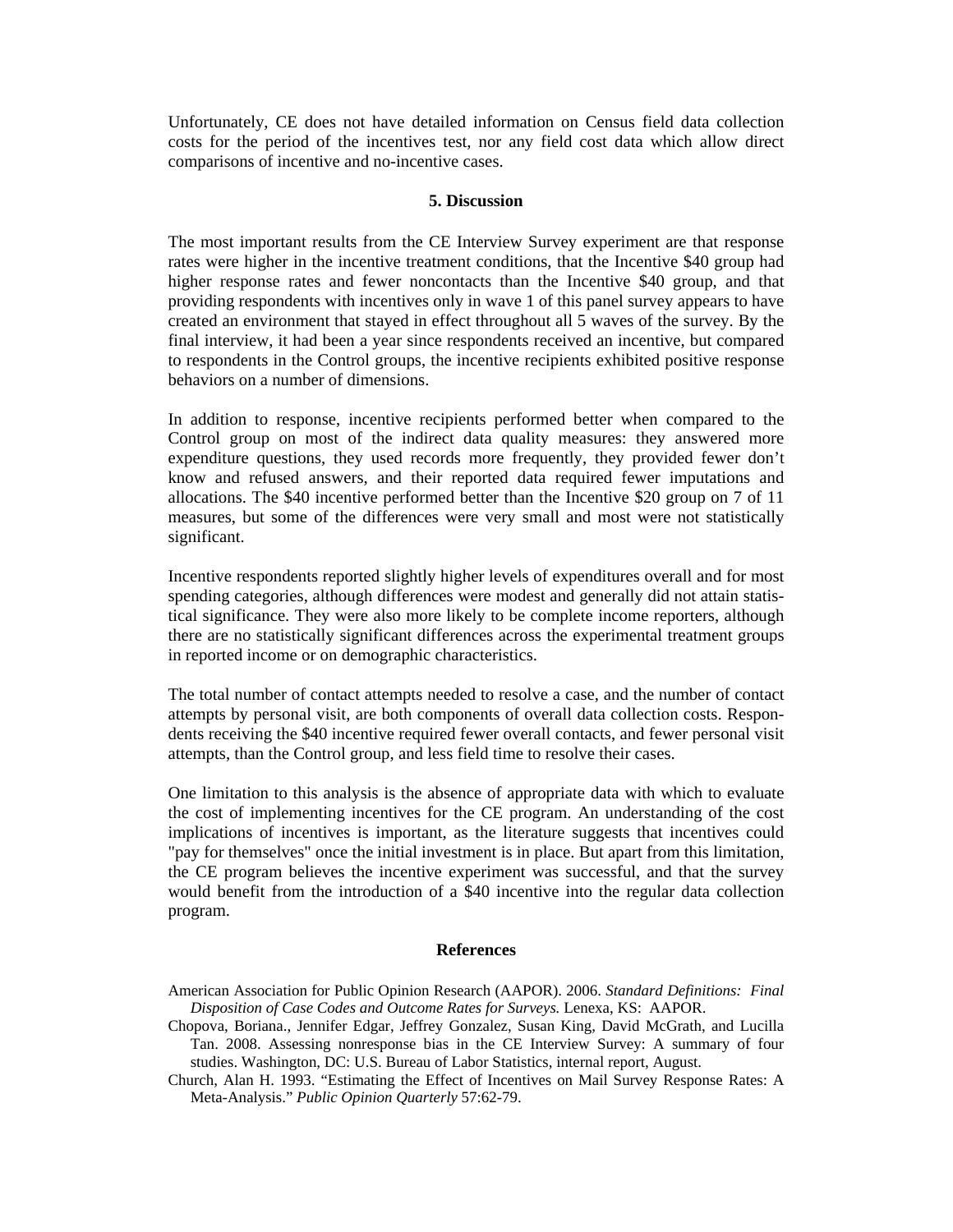- Creighton, Kathleen P., Karen E. King, and Elizabeth A. Martin. 2007. "The Use of Monetary Incentives in Census Bureau Longitudinal Surveys." Research Report Series, Survey Methodology, #2007-2, January. Washington, DC: U.S. Census Bureau.
- Garner, Thesia, George Janini, William Passero, Laura Paszkiewics, and Mark Vendemia. 2006. "The CE and the PCE: A Comparison." *Monthly Labor Review* 129 (9), September.
- Gieseman, Raymond. 1987. "The Consumer Expenditure Survey: Quality control by comparative analysis." *Monthly Labor Review*. March.
- Goldenberg, Karen L.; David McGrath, and Lucilla Tan. 2009. "The Effects of Incentives on the Consumer Expenditure Interview Survey. Washington, DC: U.S. Bureau of Labor Statistics, internal report.
- Heberlein, Thomas and Robert Baumgartner 1978. "Factors affecting response rates to Mailed Questionnaires: A Quantitative Analysis of the Published Literature." *American Sociological Review* 43:447-462.
- James, Tracy. 1997. "Results of the wave 1 Incentive Experiment in the 1996 Survey of Income and Program Participation." *JSM Proceedings*, Survey Research Methods Section. Alexandria, VA: American Statistical Association.
- Mack, Stephen, Vicki Huggins, Donald Keathley, and Mahdi Sundukchi. 1998. "Do Monetary Incentives Improve Response Rates in the Survey of Income and Program Participation?" *JSM Proceedings*, Survey Research Methods Section. Alexandria, VA: American Statistical Association, 529-34.
- Martin, Elizabeth, Denise Abreu, and Franklin Winters. 2001. "Money and Motive: Effects of Incentives on Panel Attrition in the Survey of Income and Program Participation." *Journal of Official Statistics* 17: 267-284.
- McGrath, David E. 2005. "Comparison of Data Obtained by Telephone versus Personal Visit Response in the U.S. Consumer Expenditures Survey." *JSM Proceedings*, Survey Research Methods Section. Alexandria, VA: American Statistical Association.
- McGrath, David E. 2006. "An Incentives Experiment in the U.S. Consumer Expenditure Quarterly Survey." *JSM Proceedings*, Survey Research Methods Section. Alexandria, VA: American Statistical Association.
- McGrath, David E., McDermott, N., Chopova, B., and Gomes, C. 2007. "The Effects of Incentives On the Consumer Expenditure Diary Survey." Washington, DC: Bureau of Labor Statistics, internal report.
- Piskurich, Karen, Dawn Nelson and Diane Herz. 2001. "Maximizing Respondent Contact in the American Time Use Survey." Presented at the American Association of Public Opinion Research (AAPOR) Conference. Montreal, Canada.
- Reyes-Morales, Sally E. 2003. "Characteristics of Complete and Intermittent Respondents in the Consumer Expenditure Quarterly Interview Survey." *Consumer Expenditure Survey Anthology 2003*. Washington, DC: Bureau of Labor Statistics:25-29.
- Shettle, Carolyn and Geraldine Mooney. 1999) "Monetary Incentives in Government Surveys." *Journal of Official Statistics* 15:231-50.
- Silberstein, Adriana R. and Stuart Scott. 1992. "Seasonal Effects in the Reporting of Consumer Expenditures." *JSM Proceedings*, Survey Research Methods Section. Alexandria, VA: American Statistical Association.
- Singer, Eleanor, Nancy Gebler, Trivellore Raghunathan, John Van Hoewyk, and Katherine McGonagle. 1999. "The Effect of Incentives in Interviewer-Mediated Surveys." *Journal of Official Statistics* 15 :217-30.
- Singer, Eleanor. 2002. "The Use of Incentives to Reduce Nonresponse in Household Surveys." In Robert M. Groves, Don A. Dillman, John L. Eltinge, and Roderick J. A. Little, eds., *Survey Nonresponse.* New York: John Wiley & Sons, Inc.
- Tucker, Clyde, Paul Biemer, Brian Meekins, and Jennifer Shields. 2004. "Estimating the Level of Underreporting of Expenditures among Expenditure Reporters: A Micro-Level Latent Class Analysis." *JSM Proceedings*, Survey Research Methods Section. Alexandria, VA: American Statistical Association.
- Tucker, Clyde, Paul Biemer, and Brian Meekins. 2005. "Estimating the Level of Underreporting of Expenditures among Expenditure Reporters: A further Micro-Level Latent Class Analysis."